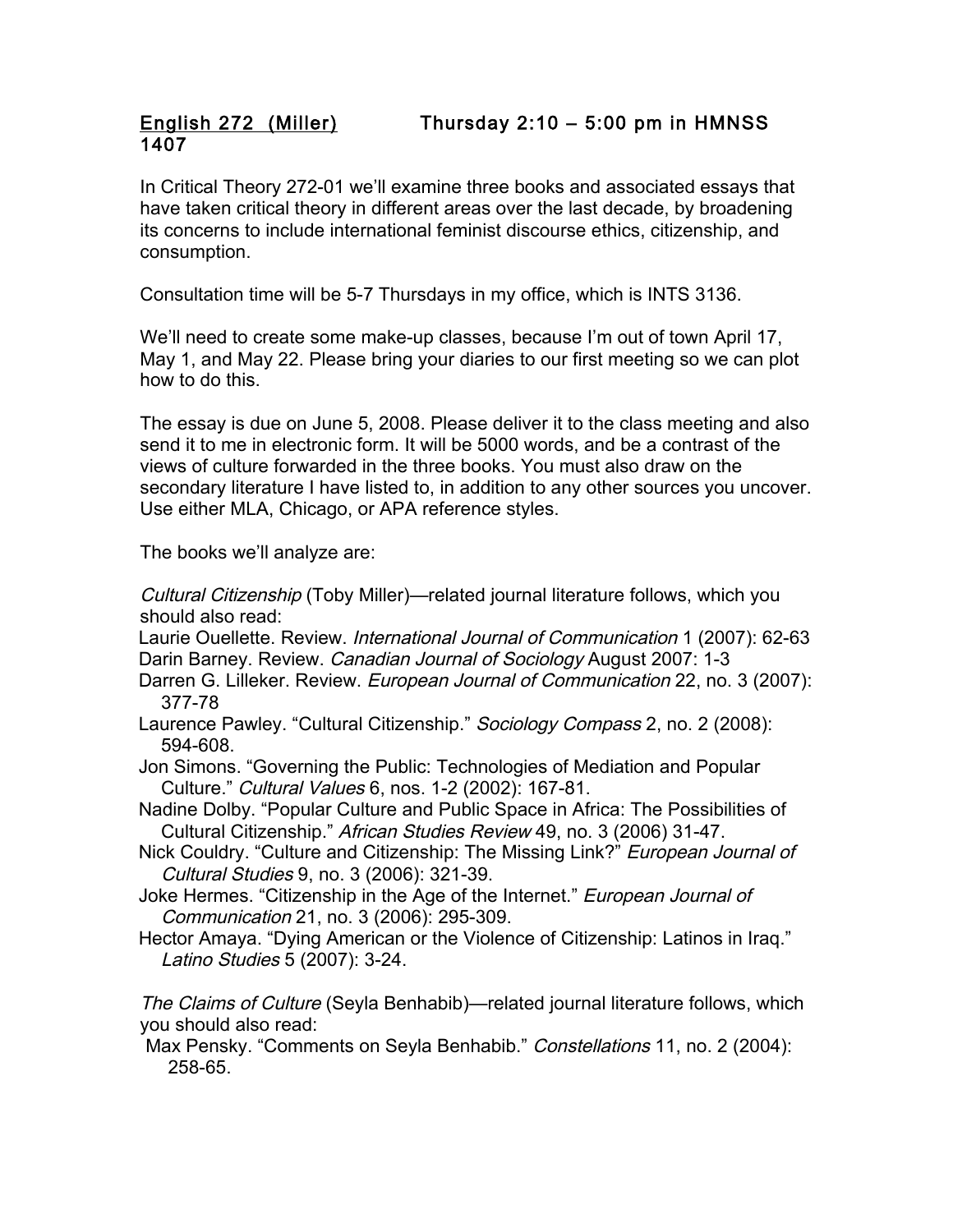David Peritz. "Toward a Deliberative and Democratic Response to Multicultural Politics." Constellations 11, no. 2 (2004): 266-90.

Nikolas Kompridis. "The Unsettled and Unsettling Claims of Culture." Political Theory 34 (2006): 389-96.

John Sanbonmatsu. "The Jargon of Culture and the Banality of Political Theory." Social Theory and Practice 30 (2004).

Monika Mookherjee. "Affective Citizenship: Feminism, Postcolonialism and the Politics of Recognition." Critical Review of International Social and Political Philosophy 8, no. 1 (2005): 31-50.

Maria Herrera Lima. "Seyla Benhabib's The Claims of Culture." Philosophy & Social Criticism 31, no. 7 (2005): 727-37.

Rukhsana Ahmed. Review. Journal of Communication Inquiry 30 (2006): 84-86. Emily Hauptmann. Review. Perspectives on Politics 1, no. 3 (2003): 579.

James Bohman. "Rights. Cosmopolitanism and Public Reason." Philosophy & Social Criticism 31, no. 7 (2005): 715-26.

Susan J. Hekman. Review. Hypatia 21, no. 3 (2006): 190-94.

George Crowder. "The Liberal's Dilemma." Australian Review of Public Affairs March 2003.

Karen Zivi. "Who or What Are We? The Identity Crisis in Feminist Politics." Polity 36 (2004).

Consumers and Citizens (Néstor García-Canclini)—related journal literature follows, which you should also read

Sharon Zukin and Jennifer Smith Maguire. "Consumers and Consumption." Annual Review of Sociology 30 (2004): 173-97.

Terry Flew. "Sovereignty and Software." International Journal of Cultural Policy 11, no. 3 (2005): 243-60.

Felicity Schaeffer-Grabiel. "Cyberbrides and Global Imaginaries." Space and Culture 7, no. 1 (2004): 33-48.

A. O'Connor. "Consumers and Citizens." Pretexts: Literary and Cultural Studies 12, no. 1 (2003): 103-20.

Daniel Mato. "Communication for Social Change in Latin America: Contexts, Theories, and Experiences." Development in Practice 14, no. 5 (2004): 673-79.

Imre Szeman. "Culture and Globalization, or, The Humanities in Ruins." CR: The New Centennial Review 3, no. 2 (2003): 91-115.

Juan Flores. "Reclaiming Left Baggage: Some Early Sources for Minority Studies." Cultural Critique 59 (2005): 187-206.

Raewyn Connell. "The Northern Theory of Globalization." Sociological Theory 25, no. 4 (2007): 368-85.

STUDENT EMAILS

NICELLE HUGHES nhugh001@student.ucr.edu

COX, ALICIA MARIE 860-84-6617 alicia.cox002@email.ucr.edu GOODSON, CHELSEA DONN 860-37-2810 chelsea.goodson@email.ucr.edu